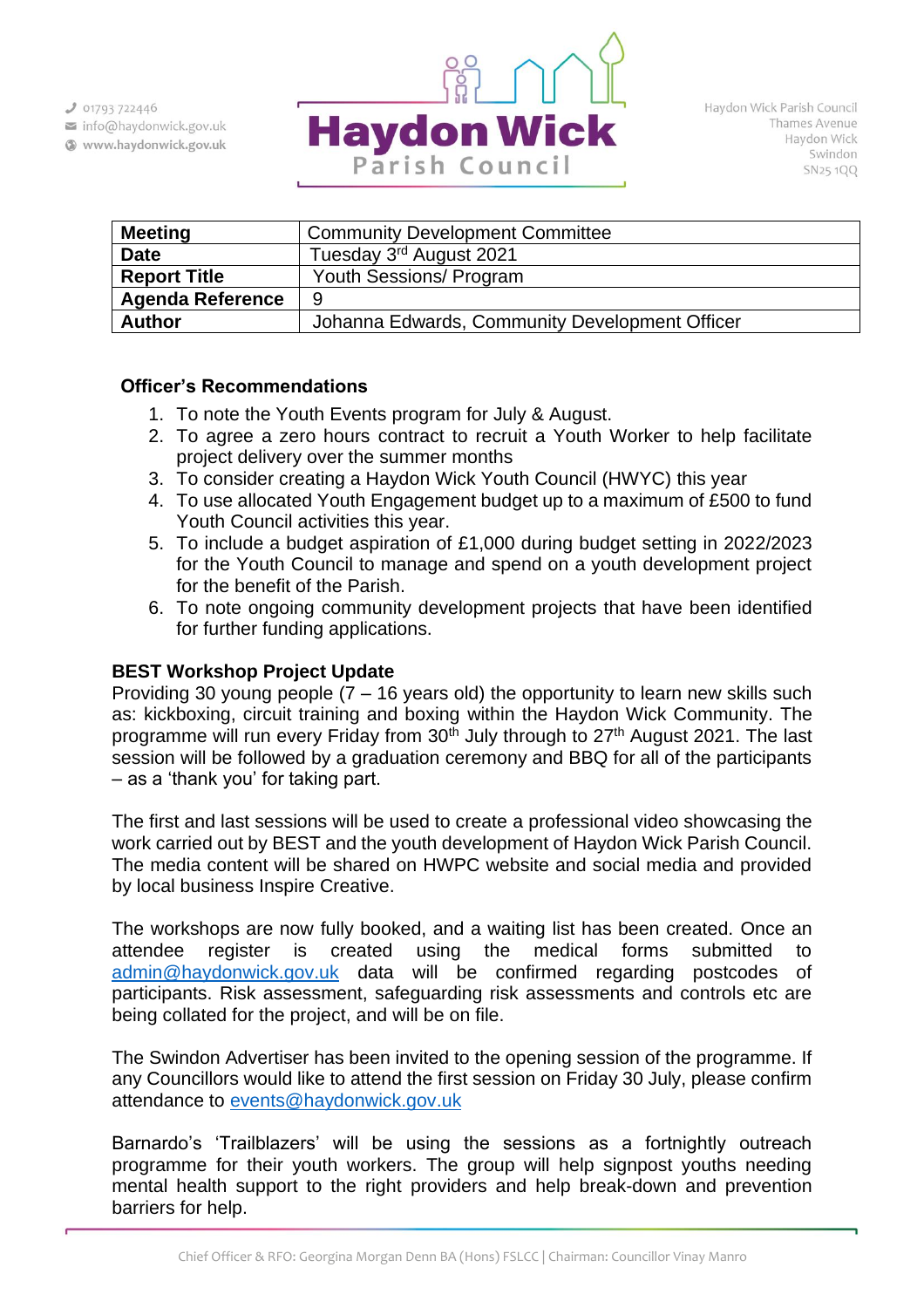

#### **Survey**

The sessions will be used to survey the participants for future project developments, and to engage regarding the development of a Youth Forum. The survey is being created by BEST and data will be collected for the benefit of HWPC and partnership organisations.

#### **Youth Events Program Update**

| <b>JULY</b>              | <b>EVENT</b>                                           | <b>AGE</b>                   | <b>NUMBERS</b> | <b>LOCATION</b>                       | <b>COST</b>                                                 | <b>NOTES</b>                                                   |
|--------------------------|--------------------------------------------------------|------------------------------|----------------|---------------------------------------|-------------------------------------------------------------|----------------------------------------------------------------|
| Saturday<br>24 July      | Orbital<br>outreach<br>&<br>event<br>youth<br>activity | All                          | Unknown        | <b>TBC</b>                            | Youth<br>Worker<br>time, staff<br>time<br>&<br><b>Cllrs</b> | As part of<br>outreach<br>will<br>have<br>activity on<br>stall |
| Friday 30<br>July        | <b>BEST</b>                                            | $\overline{\phantom{a}}$     | 30             | Office                                | Funded<br>by Grant                                          |                                                                |
| Saturday<br>31 July      | Majorettes<br><b>Taster</b><br>Session<br>&<br>Picnic  |                              | $40+$          | <b>Trent Road</b><br>Playing<br>Field | N/A<br>(DC)<br>time)                                        |                                                                |
| Monday<br>2 August       | T-shirt<br>painting                                    | All                          | $36+$          | Office                                | Youth<br>Worker<br>staff time<br>&<br>materials<br>£45.16   | <b>Materials</b><br>used<br>across<br>multiple<br>events       |
| Friday<br>6<br>August    | <b>BEST</b>                                            | $\blacksquare$               | 30             | Office                                | Funded<br>by Grant                                          |                                                                |
| Monday<br>9 August       | T-shirt<br>painting                                    | All                          | $36+$          | Office                                | Youth<br>Worker<br>staff time<br>&<br>materials<br>£45.16   | <b>Materials</b><br>used<br>across<br>multiple<br>events       |
| Friday 13<br>August      | <b>BEST</b>                                            | $\overline{\phantom{a}}$     | 30             | Office                                | Funded<br>by Grant                                          |                                                                |
| Saturday<br>14<br>August | Community<br>Youth Litter<br><b>Pick</b>               |                              | 12             | Skate park<br>area                    | N/A                                                         |                                                                |
| Friday 20<br>August      | <b>BEST</b>                                            | $\qquad \qquad \blacksquare$ | 30             | Office                                | Funded<br>by Grant                                          |                                                                |
| Friday 27<br>August      | <b>BEST</b>                                            | $\blacksquare$               | 30             | Office                                | Funded<br>by Grant                                          |                                                                |

#### **Youth Worker Recruitment**

Our current fixed term Youth Worker has resigned to take a full time teaching role in Swindon. Several outstanding funding bids could significantly impact the employment contract of a youth worker in the near future. Therefore, it is suggested that the Council recruits a temporary zero hours Youth Worker to assist with project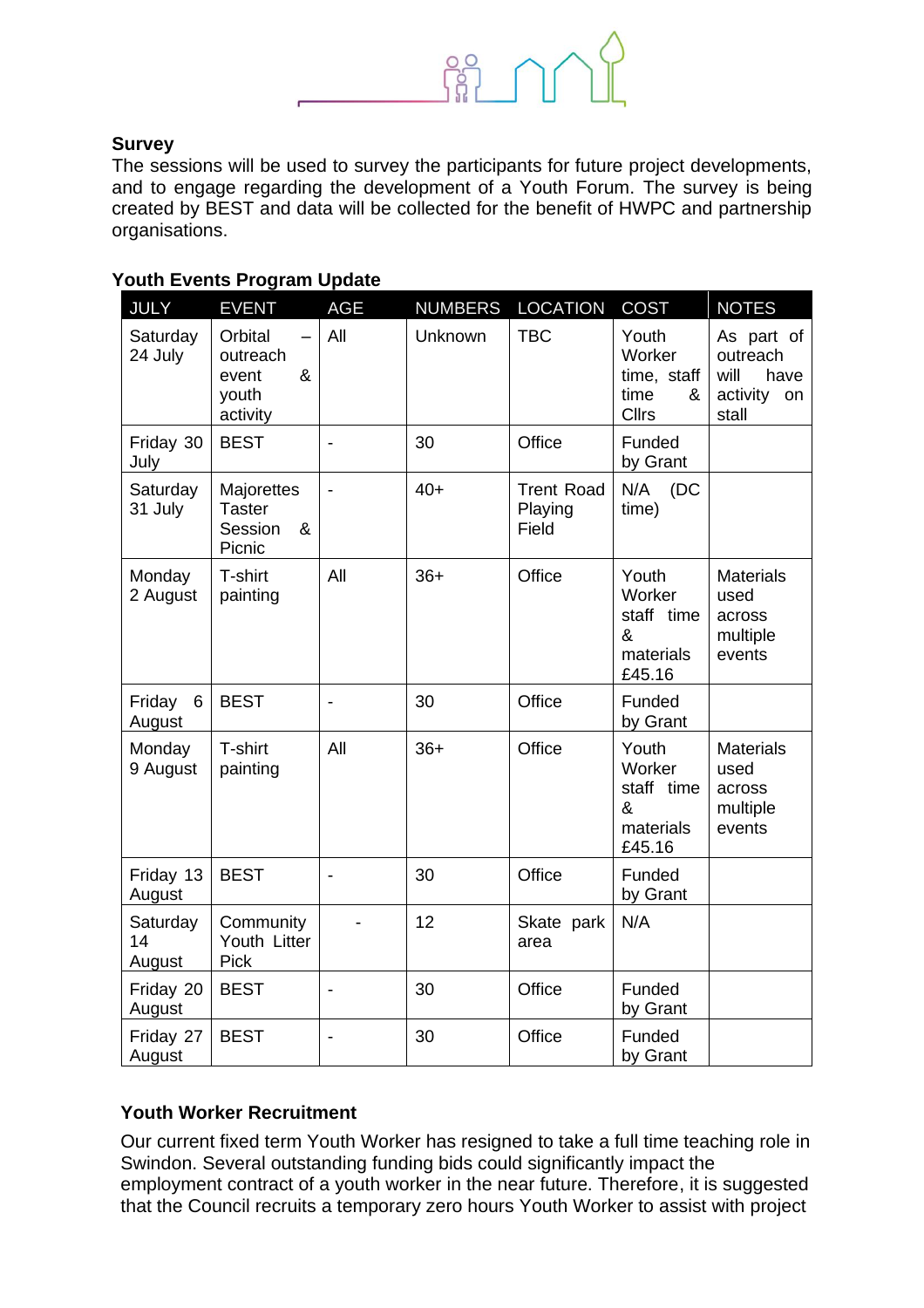delivery over the summer months (using external funding secured for the role) before a more permanent recruitment solution is considered in September/October of this year.

# **Development of Haydon Wick Youth Council & Swindon Wide Youth Forum**

To help shape the youth development agenda, it is essential that the views of young people in Swindon have a platform of engagement, and an opportunity to help shape their community. Having an involved, informed and participatory Youth Council in Haydon Wick would help drive project development and support and assist with funding applications.

The Haydon Wick Youth Council (HWYC) would be a non-profit and apolitical organisation. The representatives would be made up of Young People aged 11-16. HWYC would represent the views of the young people of Haydon Wick, and empower their opinions.

HWYC will aim to make Haydon Wick a better place for Young People to live by:

- Stimulating and improving joint working between young people and decisionmakers
- Developing and leading projects that will benefit and improve facilities and services withing the local area for young people
- By promoting positive images of young people
- Encouraging and supporting young people to become involved in community action
- Acting as a voice for young people's views
- Developing close links with the media

# **The HWYC will:**

- Be coordinated by the Council's Youth Worker
- Meet every other month, for an hour
- Meet in person, with some sort of food/ possible Dominoes sponsorship for the meeting
- Recruit for the Youth Council member using social media, outreach work skatepark and school contacts
- Recruit ages from  $12 16$  years
- Have manageable numbers: 6/8
- Budget allocated £1,000 per annum that members of the Youth Council have ownership of, with an authorisation process coming to committee
- Be a platform for discussion/communication: to be agreed by the Youth Council and developed moving forwards
- Have a charter created by the Youth Council
- Have ideas and common identified themes will feed into the Super Swindon Forum

# **Super Swindon Forum:**

- Meets twice a year, June & December
- Each Parish (HWPC, South Swindon and Central North being the only Swindon Parish Council with Youth Development work taking place) takes a